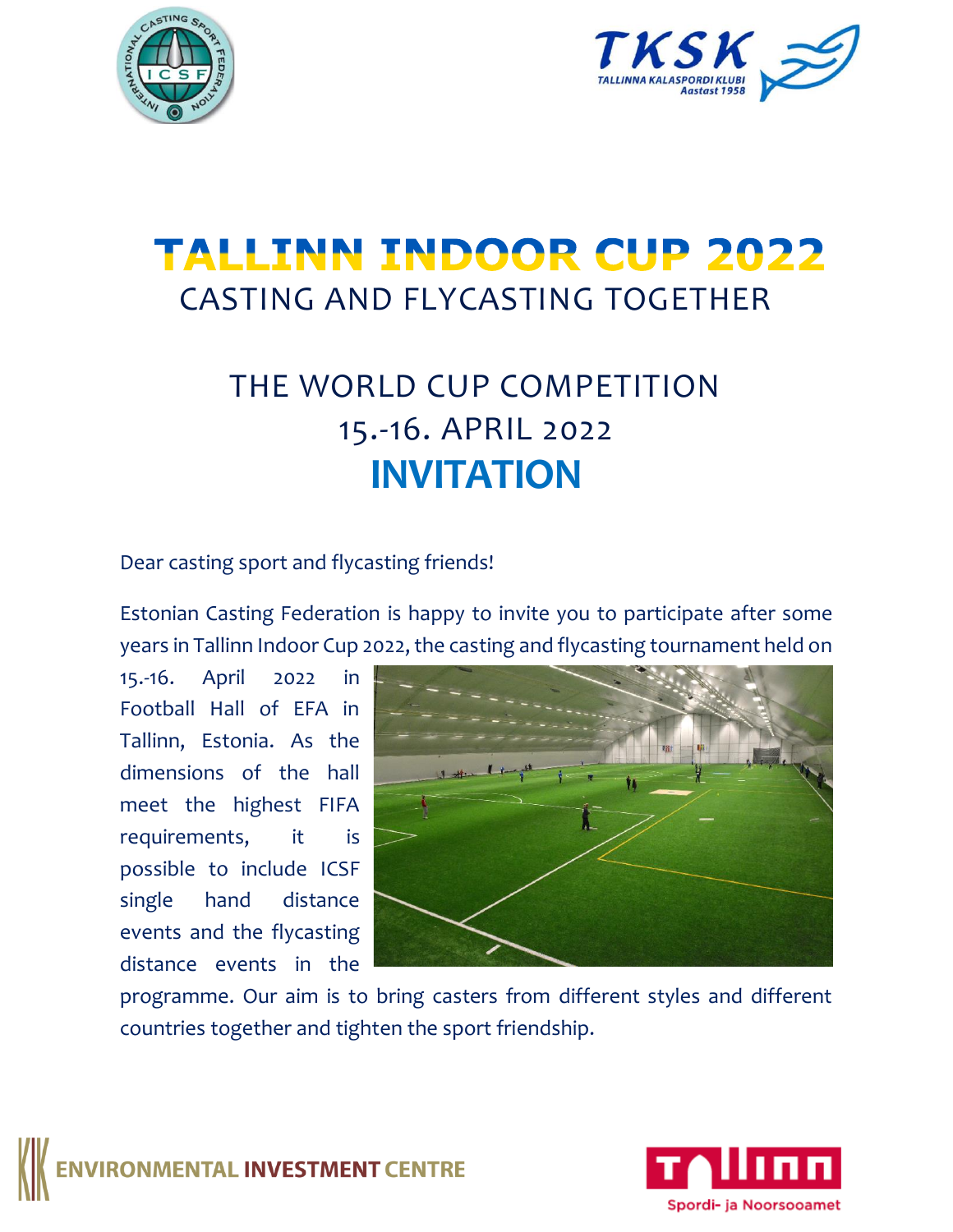



**The venue:** Football Hall of Estonian Football Association

#### **Address**: Asula 4b, Tallinn, Estonia

**Court:** 105\*68 m, height 21m. Artificial grass.

**The ICSF disciplines**: #1 fly accuracy, #2 fly distance, #3 plug accuracy Arenberg, #4 plug accuracy, # 5 plug distance single hand, pentathlon. The events #1 and #2 will be casted from podiums with size of 1x2 meters. Due to safety reasons, it is prohibited to touch the ceiling with a plug in plug distance event. Relevant cast will be evaluated as "0".

**The flycasting disciplines**: Trout accuracy, trout distance, seatrout distance, salmon distance + all round in 4 events. For distance events, only flies, made from yarn/wool, are allowed.

#### **Awards**:

Tallinn Indoor Cup: 1<sup>st</sup>, 2<sup>nd</sup> and 3<sup>rd</sup> in single discipline in the classes of men and ladies.

### **The World Cup:** 1<sup>st</sup>, 2<sup>nd</sup> and 3<sup>rd</sup> in penthathlon

**Schedule**: The venue will be open for court building and practice on 15 April from 18:00 to 21:00. Trout Accuracy competition will start at 19:00 on 15 April. The estimated start of competitions on 16 April is at 9:00. The exact schedule depends of the number of participants and will be specified prior to the competition on ECF web page [www.castingsport.ee.](http://www.castingsport.ee/) The price giving ceremony with banquet is estimated at 20:00 in the Park Inn by Radisson Meriton Conference & Spa Hotel Tallinn.

**Transport**: Transport to and from airport, harbour and hotel will be organized upon request by maxi taxis by request.

**Accommodation**: We suggest Park Inn by Radisson Meriton Conference & Spa Hotel Tallinn.